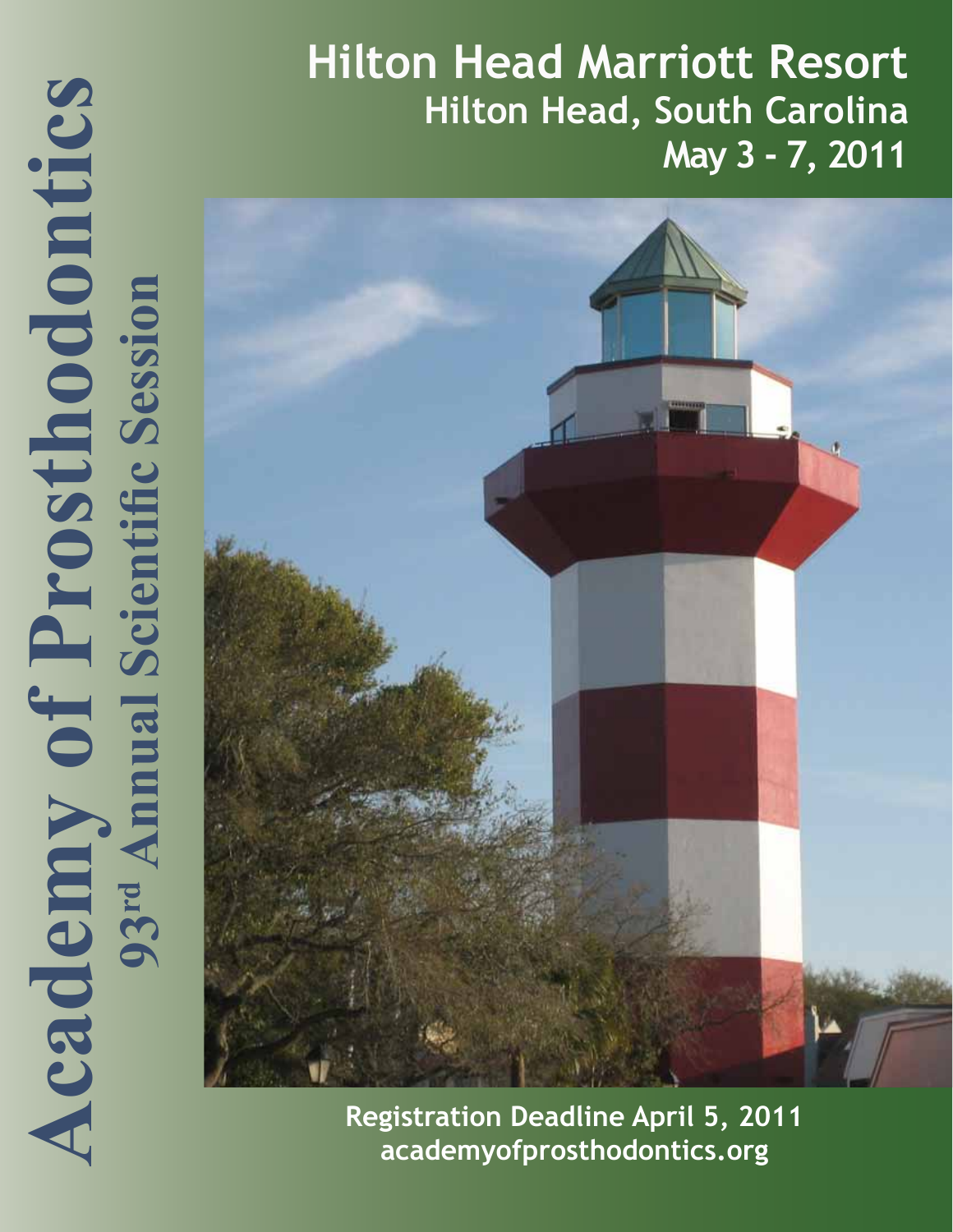# *~ Join Us in Hilton Head ~*



**Dr. David W. Eggleston President Newport Beach, California**

On behalf of the Officers and Executive Council, a warm welcome to the 93rd Annual Meeting of the Academy of Prosthodontics in Hilton Head, South Carolina.

The Scientific Program Committee, under the leadership of Tom Taylor, has brought together an outstanding group of speakers with an array of vital topics insuring an informative Scientific Session and beneficial learning experience.

Dave and Susan Felton, along with our first lady, Laraine, have selected truly memorable social outings. One of the highlights is our visit to the Rose Hill Mansion, touted as the South's most beautiful Plantation House - and, it very well could be. The sprawling grounds are framed by 500 year old oak trees covered in Spanish moss. The pond is home to hundreds of egrets and swans. The mansion has many priceless antiques including a magnificent, full size, antique grand piano. To our delight, AP Fellow Rainer Bergmann has agreed to play this incredible piano during our private tour of the mansion.

The Spouse/Guest Outing includes a private dolphin cruise on the Vagabond out of Harbour Town. The playful resident dolphins always show up and put on a show in the protected waters of Calibogue Sound. The Vagabond will do a rare "cruise-by" of the fabulous mansions on the very private Daufuskie Island. Back to the dock for lunch at the Quarterdeck, followed by what I call "Free-Range Shopping" at the quaint boutiques of picturesque Harbour Town.

I hope you have the opportunity to take advantage of the many activities available on the beautiful and exciting Hilton Head Island, from World class golf to the many water sports. Thank you for taking part in the fellowship and scholarship of our Hilton Head Meeting.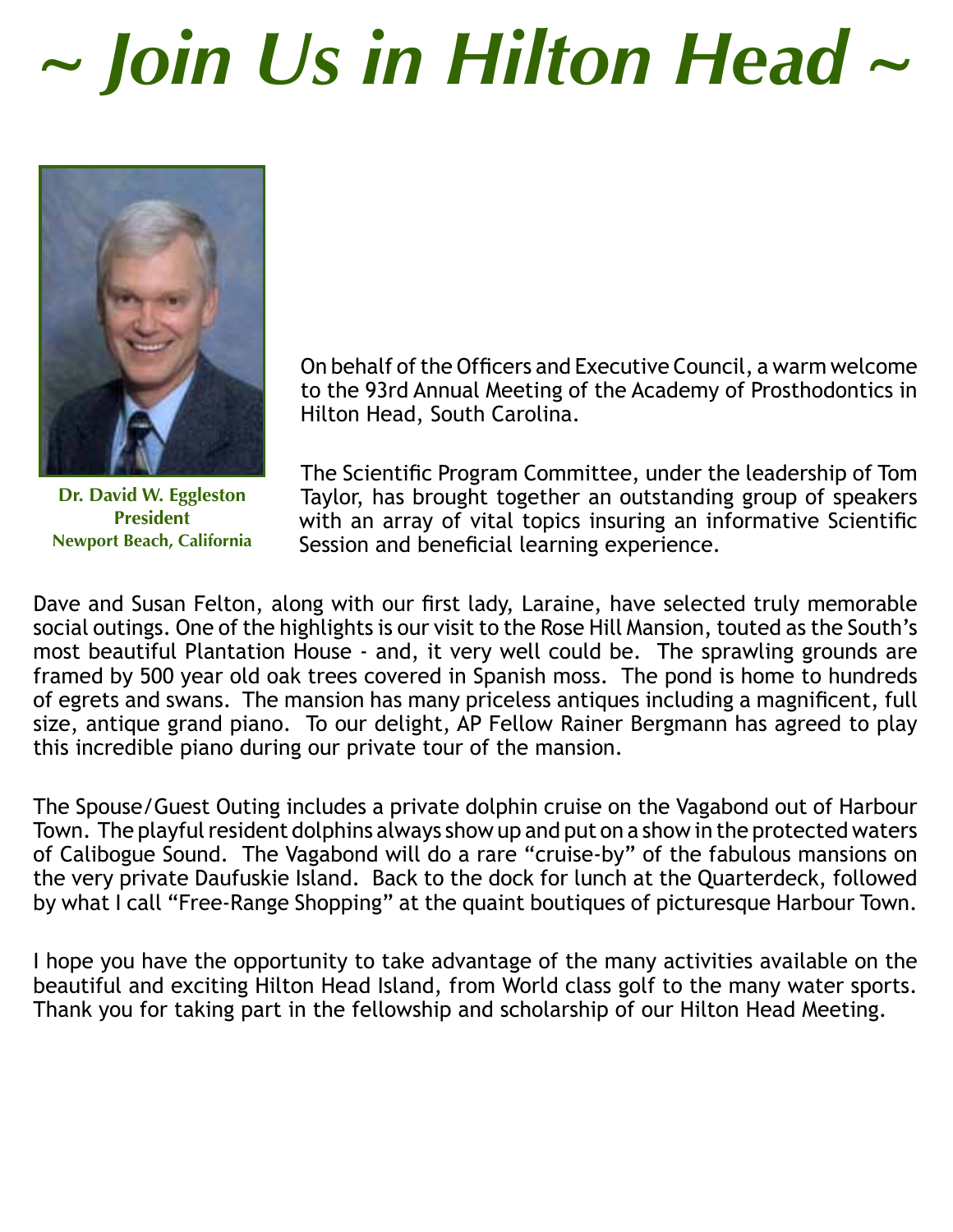*~ Speakers ~*

### **Featured Speakers**









Janet Clarkson Dean Morton Joerg Strub Charles Goodacre Steve Parel



### *Wednesday, May 4*

### *Thursday, May 5*

*Friday, May 6* 

### *Saturday, May 7*

**Getting Evidence Into Practice Gil Alcoforado Does Peri-implantitis Exist? Arun Sharma The UCSF Experience With Zygomatic Implants for Maxillary Defects Steve Wagner A One Appointment Final Impression Technique Using a Newly Designed Prefabricated Edentulous Tray Thomas McGarry Resective Procedures to Re-establish the Occlusal Plane in the Debilitated Dentition – Tooth/Implant Divergence Angle Lino Calvani Biomechanics and Biodynamics of Prosthetic Facial and Lip Support Dean Morton Integrating Contemporary Prosthodontic Options into Dental Schools and the Practice of Prosthodontics Avinash Bidra 3D Esthetic Planning for Maxillary Fixed Prostheses Konstantinos Michalakis Restoring Partial Edentulism with Implant Supported Prostheses – Parameters for Success.**

**Ariel Raigrodski Zirconia-Based Restorations – What Have We Learned? Kenneth Malament Metal Ceramics – Does it Have to be a Chip Off the Old Block? Joerg Strub Digital Dentistry – Emergence or Recent Technologies for Improved Patient Care James Kelly Evaluation of Endosteal Implants Placed Prior to or During Non-Surgical Therapy in the Head and Neck Cancer Patient**

**Exo or Endo - What are the Options? Martin Freilich The Combination of Tissue Engineering and Dental Implants to Guide Vertical Alveolar Bone Growth Matthew Kattadyil The Anteroposterior Orientation of the Maxillary Occlusal Plane – Data and Preferences Dean Vafiadis CAD-CAM Dentistry – Implant Abutments and Ceramic Restorations Danielle Layton Lost But Not Forgotten Charles Goodacre CAD/CAM Fabricated Complete Dentures – Concept and Method of Obtaining Required Morphologic Data**

**Digital Prosthodontics - Are You Impressed Yet? Cornell Lee Evolving Treatment Philosophies for Single Anterior Implant Crowns Brian Vence Space Appropriation – An Interdisciplinary Dentofacial Therapy Approach Steve Parel Immediate Loading for the Full Arch Maxilla – Critical Considerations and Profiling Kent Ochiai Relating the Keys to Facial Evaluation and Treatment Planning Concepts for Prosthodontics George Priest Contemporary Alternatives for Edentulous Implant Patients Jonathan Wiens Occlusal Stability?**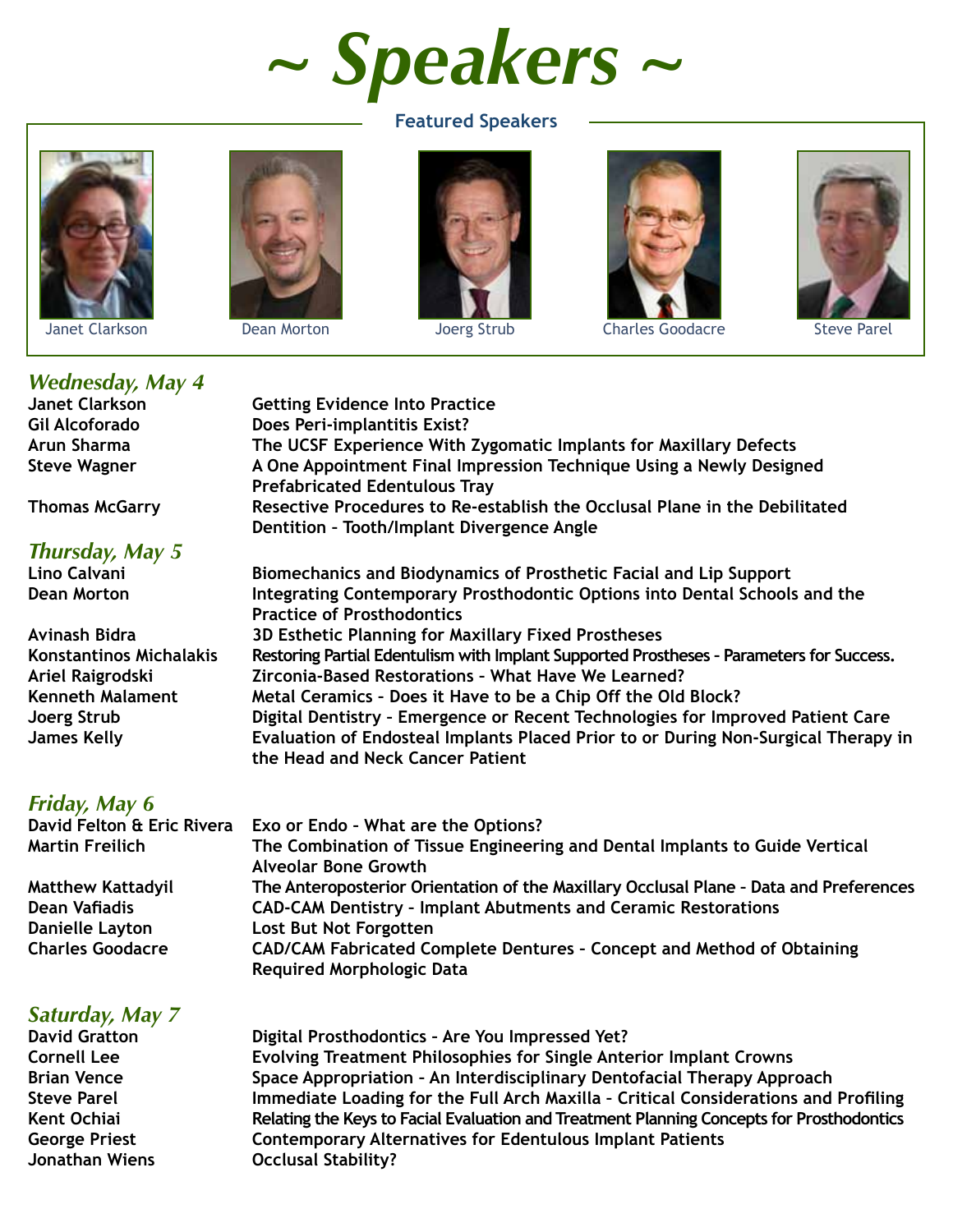

### *Tuesday, May 3*

12:00 PM - 7:00 PM Registration<br>6:00 PM - 10:00 PM Welcome Rec

Welcome Reception & Louis Blatterfein Dinner\* Sponsored by: 3M ESPE

### *Wednesday, May 4*

7:00 AM - 9:00 AM Registration<br>7:00 AM - 8:00 AM Get Acquain Get Acquainted Breakfast\*<br>Scientific Session 8:00 AM - 1:00 PM<br>10:00 AM - 3:00 PM 10:00 AM - 3:00 PM Spouses/Guest Outing: Dolphin Cruise and Lunch\*<br>1:00 PM - 5:00 PM First Business Meeting\* (AP Fellows Only) First Business Meeting\* (AP Fellows Only)

### *Thursday, May 5*

7:00 AM - 1:00 PM Sponsor Exhibits<br>8:00 AM - 1:00 PM Scientific Session 8:00 AM - 1:00 PM<br>3:00 PM - 9:00 PM Social Outing & Dinner (Rose Hill Mansion)\* Sponsored by: Nobel Biocare USA

### *Friday, May 6*

7:00 AM - 1:00 PM Sponsor Exhibits<br>8:00 AM - 1:00 PM Scientific Session 8:00 AM - 1:00 PM<br>6:00 PM - 7:00 PM 6:00 PM - 7:00 PM President's Reception\* Sponsored by: Nobel Biocare USA<br>7:00 PM - 10:00 PM Installation Banguet\* Installation Banquet\*

### *Saturday, May 7*

8:00 AM - 1:00 PM Scientific Session<br>1:00 PM - 4:30 PM Second Business A Second Business Meeting\* (AP Fellows Only)

Daily refreshment breaks - Sponsored by: Straumann

\* Requires ticket purchase



### *Airport*

**Hilton Head Airport (HHH)** – Has a full-service terminal building just 6 miles from the Hilton Head Marriott Resort & Spa. The airport is served by United and U.S. Airways - typically with De Havilland Dash 8 Turboprops, although you can land your private jet there as well. Hotels on Hilton Head Island do not provide shuttle service. Arriving passengers have access to rental cars and taxis.

**Savannah/Hilton Head International Airport (SAV) –** Has frequent jet service on United, U.S. Airways, and Delta. The airport is located 47 miles, 1 hour driving time, from the Hilton Head Marriott Resort & Spa on Hilton Head Island.

### *Ground Transportation*

Public transportation is the Airport K-Shuttle to Hilton Head Island (877) 243-2050, kshuttle.com. \$45 one-way and \$80 round trip per person.

- The K-Shuttle leaves the Savannah/Hilton Head International Airport for Hilton Head at 10 AM, 11:15 AM, 1:45 PM, 3:30 PM, 4:30 PM, 5:45 PM, and 8:15 PM.
- The return from Hilton Head Marriott Resort & Spa is at 4 AM, 6:15 AM, 8:45 AM, 11:15 AM, 12:30 PM, 3 PM, 4:45 PM, 7:15 PM (4 AM and 7:15 PM require reservations).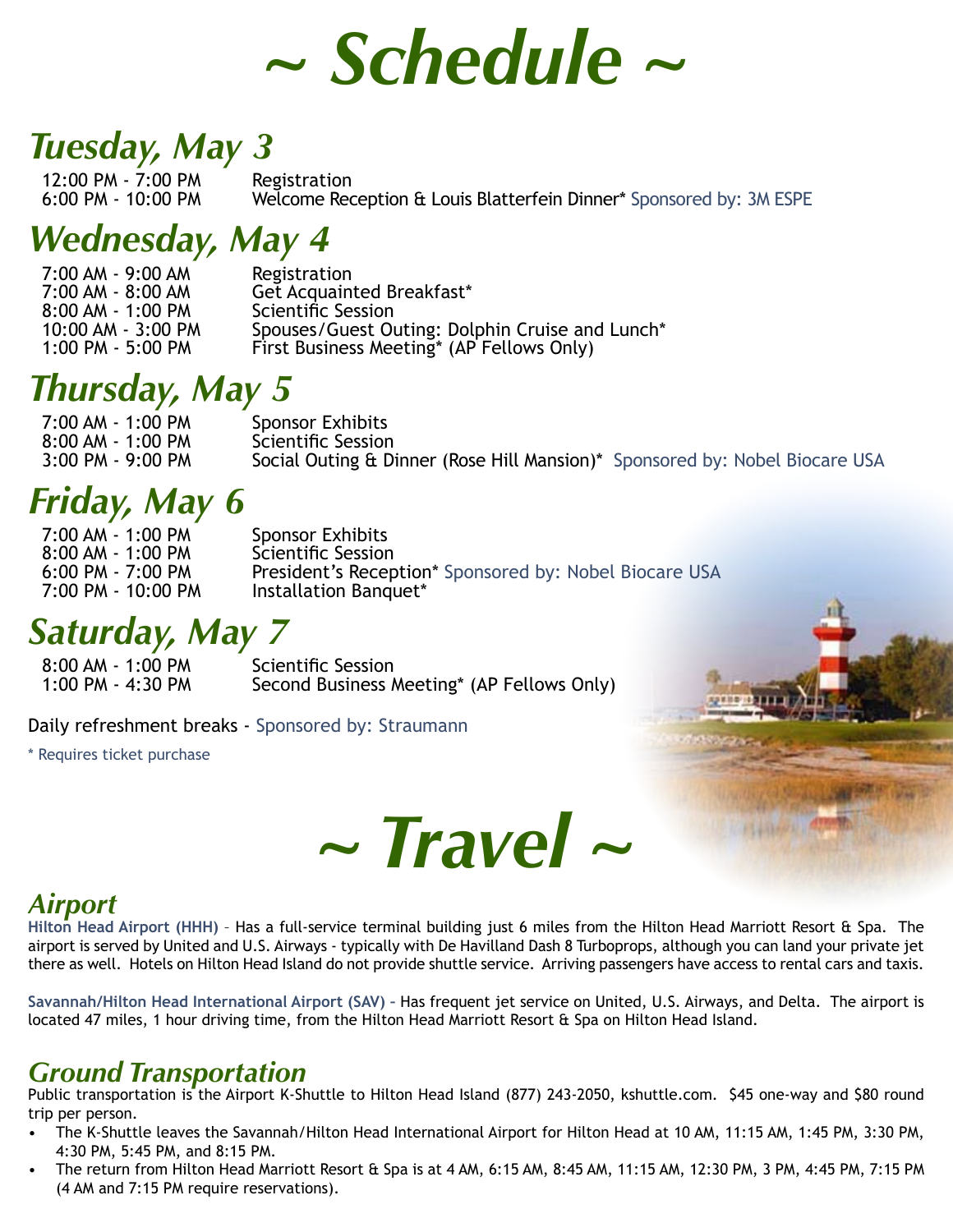# *~ Hotel ~*

*Hilton Head Marriott Resort and Spa Hilton Head, South Carolina*

One Hotel Circle Hilton Head Island, SC 29928 (800) 724-1980

**Meeting rates: Resort View: \$209 Ocean View: \$229 Ocean Front: \$249**



Discover Hilton Head's crown jewel at the Hilton Head Marriott Resort and Spa. Fresh from a multi-million dollar makeover, this world-class, pristine oceanfront Hilton Head Island resort's accommodations are ready to offer you an escape from the ordinary. With award-winning dining, three championship golf courses and a lavish new spa, this golf resort on Hilton Head Island is ready to serve. Named one of the Top 500 Hotels in the World by Travel Magazine in 2003, this Hilton Head luxury resort is now even more spectacular with its recent makeover. Choose from golf, 25 tennis courts, biking, parasailing, horseback riding and much more.

To reserve your room, visit our website: **academyofprosthodontics.org**

*~ Sponsors ~ Meeting Sponsor* Nobel Biocare USA

> *Platinum Sponsor* Astra Tech

*Gold Sponsor* 3M ESPE Straumann

*Silver Sponsor* Ivoclar Vivadent

*Bronze Sponsors*

Kuraray America Sybron Implant Solutions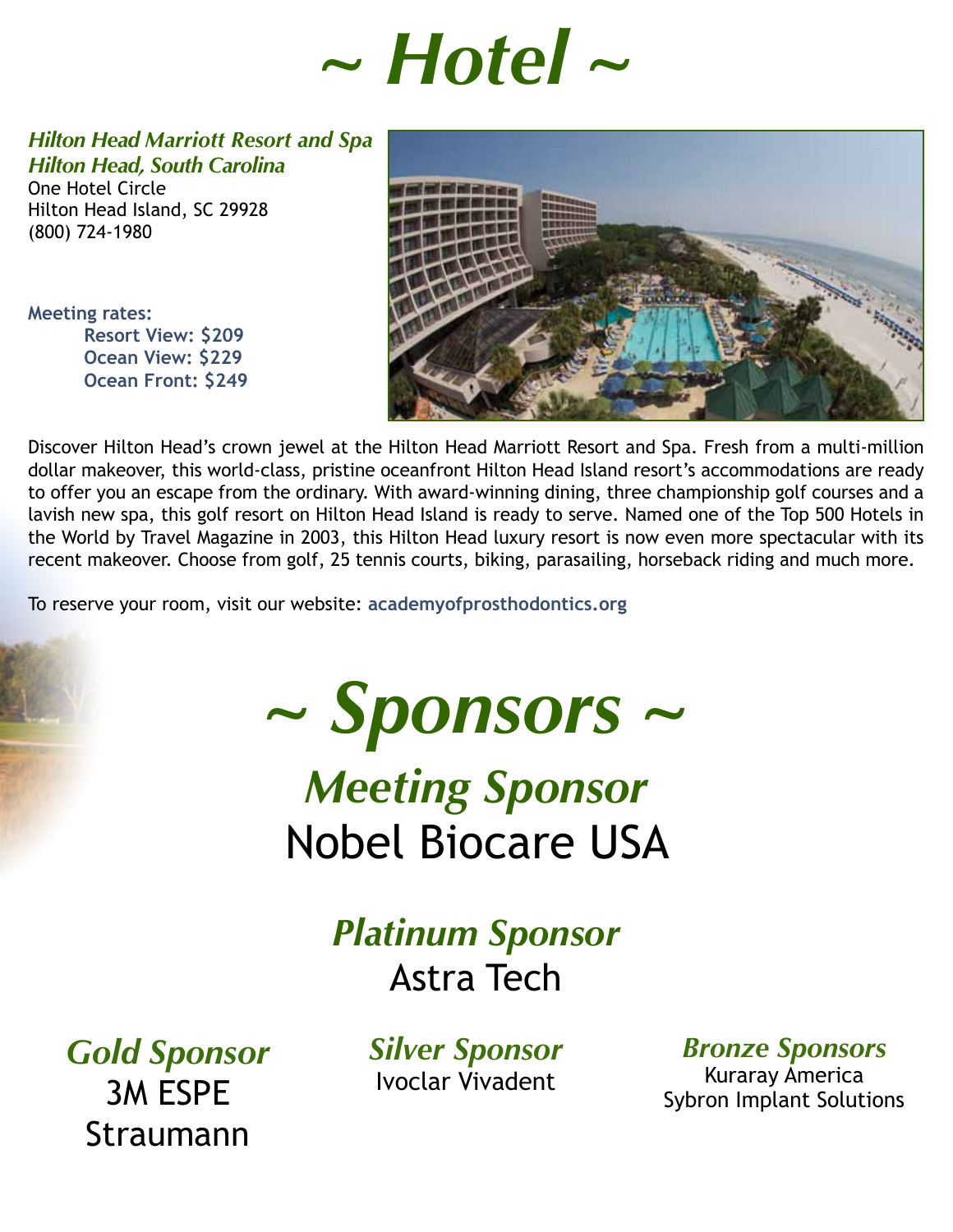

*Welcome Reception and Blatterfein Dinner* Tuesday, May 3, 6:00 - 10:00 PM **Sponsored by 3M ESPE** (Everyone is invited and encouraged to attend.)

The Hilton Head Marriott Resort and Spa will provide the perfect environment to welcome guests and renew acquaintances at the opening dinner. The dinner and reception are priced at \$100 per person. Dress: Business

*Get Acquainted Breakfast* Wednesday, May 4, 7:00 AM (For Scientific Session Attendees)

Renew acquaintances prior to the start of the Annual Scientific Session. Breakfast Buffet \$45.

### *Spouse/Guest Outing – Dolphin Cruise and Lunch* Wednesday, May 4, 10:00 AM - 3:00 PM

(For spouses/guests not attending the meeting)



Come aboard the Vagabond and join the crew as they travel south through Calibogue Sound to the head waters of the Atlantic Ocean. Along the way, help spot the Atlantic Bottlenose Dolphin as they swim, play and feed with the tide. See Harbour Town, South Beach, Daufuskie Island, Grendier Shoals, Tybee Lighthouse, Haig Point Lighthouse, Harbour Town Lighthouse, egrets, herons, pelicans, the Intracoastal Waterway and the head waters of the Savannah River. This narrated 90-minute cruise is the only

ocean cruise on Hilton Head Island. At the end of the cruise you will walk 2 blocks to the Sea Pines Resort for lunch. There isn't a more spectacular view on Hilton Head Island than at this marina veranda, where the sights of the moored yachts, the 18th green of Harbour Town Golf Links and the sparkling waters of Calibogue Sound can all be enjoyed. After lunch, you will have time to shop the boutiques in the quaint village of Harbour Town. Bus transportation to and from the hotel is included. Price: \$55.

### *Social Outing: Rose Hill Mansion Tour & Dinner* Thursday, May 5, 4:00 PM - 9:00 PM **Sponsored by Nobel Biocare USA** (Everyone is invited and encouraged to attend.)



The Rose Hill Mansion, listed on the National Registry of Historic Places, is touted as the South's most beautiful Plantation House. The sprawling grounds are framed by 500 year old oak trees covered in Spanish moss. The pond is home to hundreds of egrets and swans. The mansion has many priceless antiques including a magnificent, full size, antique grand piano.

For the quintessential dining experience on Hilton Head Island look no further than Topside at the Quarterdeck. Perched high above the evening lights of Harbour Town and adjacent to the sig-

nature lighthouse, Topside captures breathtaking sunsets that turn the waters of Calibogue Sound to liquid gold, with a backdrop of orange and pink sky. From this height and from three walls of windows, there are panoramic views of the marshgrass-edged 18th hole of Harbour Town Golf Links, the yacht basin with boats slowly gliding in and out of the harbour, the Harbour Town pier, a distant view of Daufuskie Island and of course, the waterscape of Calibogue Sound. Bus transportation to and from the hotel is included. Price: \$115.

### *President's Reception and Installation Banquet* Friday, May 6, 6:00 PM

### **Reception Sponsored by Nobel Biocare USA**

Hors d'oeuvres, a cash bar and dinner, followed by the evening's ceremonies and a night of music and dancing. The dinner and reception are priced at \$120 per person. This is a black tie optional event!

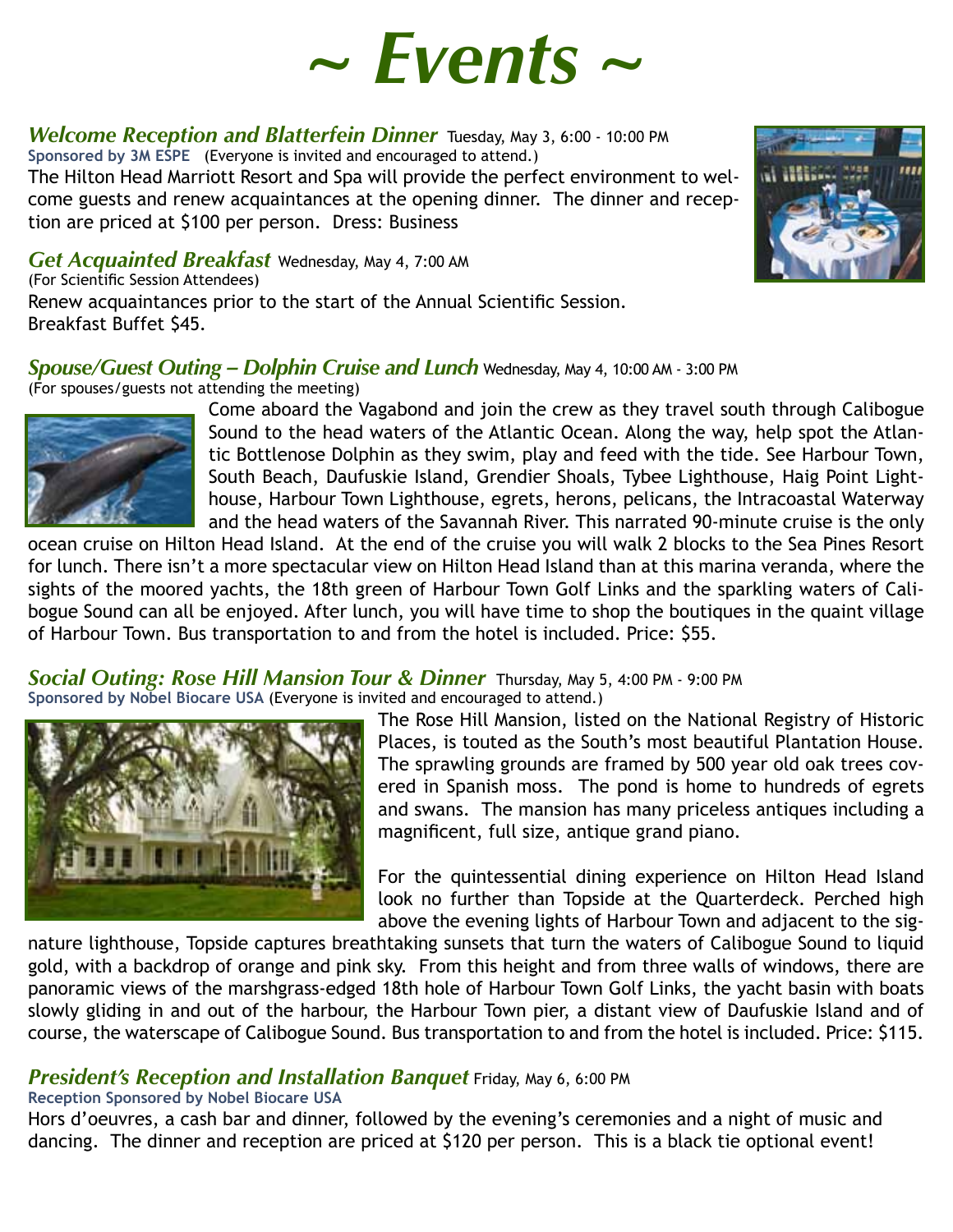

### *Academy of Prosthodontics*

93rd Annual Scientific Session Hilton Head, South Carolina • May 3 - 7, 2011 **Registration Deadline April 5, 2011**

### **Register Online: academyofprosthodontics.org**

| Name:       |                                                                                      |  |                           |                                                                     |                                                                                                               |  |                                      |                               |                    |              |
|-------------|--------------------------------------------------------------------------------------|--|---------------------------|---------------------------------------------------------------------|---------------------------------------------------------------------------------------------------------------|--|--------------------------------------|-------------------------------|--------------------|--------------|
|             | Title. First M. Last                                                                 |  |                           |                                                                     |                                                                                                               |  | First name for name badge            |                               |                    |              |
|             | Phone: $\begin{pmatrix} 0 & 1 \\ 0 & 1 \end{pmatrix}$                                |  |                           |                                                                     |                                                                                                               |  |                                      |                               |                    |              |
| E-Mail:     |                                                                                      |  |                           |                                                                     |                                                                                                               |  |                                      |                               |                    |              |
|             | Spouse/Companion Name:                                                               |  |                           |                                                                     |                                                                                                               |  |                                      |                               |                    |              |
|             | Provide only if attending social events.<br>Use separate forms if attending meeting. |  | Title. First M. Last      |                                                                     | City                                                                                                          |  | State/                               |                               | Zip/Postal Country |              |
|             |                                                                                      |  |                           |                                                                     |                                                                                                               |  | Province Code                        |                               |                    |              |
|             |                                                                                      |  | First name for name badge |                                                                     |                                                                                                               |  |                                      |                               |                    |              |
|             |                                                                                      |  |                           |                                                                     |                                                                                                               |  | $\square$ Speaker  \$0               |                               |                    |              |
| gistration  | □ Prosthodontic Program Director  \$275                                              |  |                           |                                                                     |                                                                                                               |  | □ Corporate Sponsor  \$0             |                               |                    |              |
|             |                                                                                      |  |                           | (Include a letter from your Program Director verifying enrollment.) |                                                                                                               |  |                                      |                               |                    |              |
|             |                                                                                      |  |                           |                                                                     |                                                                                                               |  |                                      | Registration Fee ________     |                    |              |
|             |                                                                                      |  |                           |                                                                     |                                                                                                               |  |                                      |                               |                    |              |
| $\bullet$   |                                                                                      |  |                           |                                                                     |                                                                                                               |  |                                      |                               |                    |              |
| $\approx$   |                                                                                      |  |                           |                                                                     |                                                                                                               |  |                                      | <b>Total Registration Fee</b> |                    |              |
|             |                                                                                      |  |                           |                                                                     |                                                                                                               |  |                                      | <b>Quantity</b>               |                    | <b>Total</b> |
| $\bullet$   | Tuesday, May 3                                                                       |  |                           |                                                                     |                                                                                                               |  |                                      |                               |                    |              |
|             |                                                                                      |  |                           |                                                                     | Welcome Reception and Blatterfein Dinner (All are invited) \$100 ____                                         |  |                                      |                               |                    |              |
| and Meeting | Wednesday, May 4                                                                     |  |                           |                                                                     |                                                                                                               |  |                                      |                               |                    |              |
|             |                                                                                      |  |                           |                                                                     |                                                                                                               |  |                                      |                               |                    |              |
|             |                                                                                      |  |                           |                                                                     |                                                                                                               |  |                                      |                               |                    |              |
|             |                                                                                      |  |                           |                                                                     |                                                                                                               |  |                                      |                               |                    |              |
|             | Thursday, May 5                                                                      |  |                           |                                                                     |                                                                                                               |  |                                      |                               |                    |              |
|             |                                                                                      |  |                           |                                                                     |                                                                                                               |  |                                      |                               |                    |              |
|             | Friday, May 6                                                                        |  |                           |                                                                     |                                                                                                               |  |                                      |                               |                    |              |
| ents        |                                                                                      |  |                           |                                                                     | President's Reception and Installation Banquet (All are invited to this black tie optional event.) \$120 ____ |  |                                      |                               |                    |              |
| ш           | Saturday, May 7                                                                      |  |                           |                                                                     |                                                                                                               |  |                                      |                               |                    |              |
|             |                                                                                      |  |                           |                                                                     |                                                                                                               |  |                                      |                               |                    |              |
|             |                                                                                      |  |                           |                                                                     | Active/Associate Member social fee deposit (if submitted with annual dues) - subtract \$250 ( )               |  |                                      |                               |                    |              |
|             | We are happy to honor your individual food requests:                                 |  |                           |                                                                     |                                                                                                               |  | <b>Total Registration and Events</b> | $\boldsymbol{\mathsf{S}}$     |                    |              |
|             | Vegetarian ______ Kosher ______                                                      |  |                           |                                                                     |                                                                                                               |  |                                      |                               |                    |              |
|             |                                                                                      |  |                           |                                                                     |                                                                                                               |  |                                      |                               |                    |              |
|             |                                                                                      |  |                           |                                                                     |                                                                                                               |  |                                      |                               |                    |              |
|             | Academy of Prosthodontics<br><b>RES Seminars</b>                                     |  |                           |                                                                     |                                                                                                               |  |                                      |                               |                    |              |
|             | 4425 Cass Street, Suite A                                                            |  |                           |                                                                     | <b>Register Online</b>                                                                                        |  |                                      |                               |                    |              |
|             | San Diego, CA 92109<br>P (858) 272-1018 F (858) 272-7687                             |  |                           |                                                                     | academyofprosthodontics.org                                                                                   |  |                                      |                               |                    |              |
| Contac      | AP@res-inc.com                                                                       |  |                           |                                                                     |                                                                                                               |  |                                      |                               |                    |              |
|             |                                                                                      |  |                           |                                                                     |                                                                                                               |  |                                      |                               |                    |              |

### *Register Online academyofprosthodontics.org*

Refund Policy: Refunds must be requested and received in writing by April 28, 2011. Refunds will be less a \$75 administrative fee. No refunds will be provided for requests received after April 18, 2011.